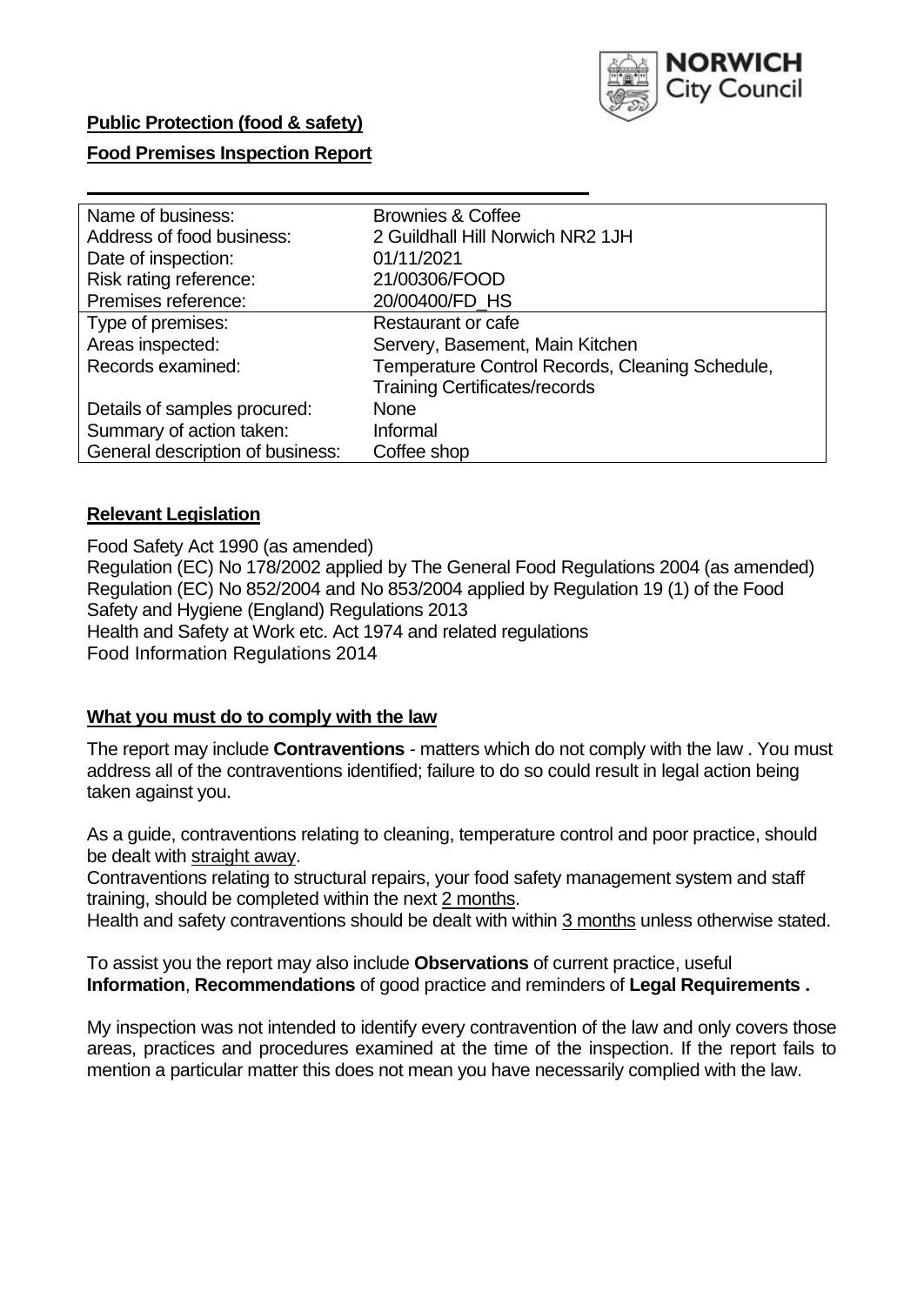# **FOOD SAFETY**

## **How we calculate your Food Hygiene Rating:**

 The food safety section has been divided into the three areas which you are scored against for the hygiene rating: 1. food hygiene and safety procedures, 2. structural requirements and 3. confidence in management/control procedures. Each section begins with a summary of what was observed and the score you have been given. Details of how these scores combine to produce your overall food hygiene rating are shown in the table.

| <b>Compliance Area</b>                     |          |                  |           | <b>You Score</b> |           |    |           |    |                |  |  |
|--------------------------------------------|----------|------------------|-----------|------------------|-----------|----|-----------|----|----------------|--|--|
| Food Hygiene and Safety                    |          |                  |           | 0                | 5         | 10 | 15        | 20 | 25             |  |  |
| <b>Structure and Cleaning</b>              |          |                  | $\Omega$  | 5                | 10        | 15 | 20        | 25 |                |  |  |
| Confidence in management & control systems |          |                  | $\Omega$  | $\overline{5}$   | 10        | 15 | 20        | 30 |                |  |  |
|                                            |          |                  |           |                  |           |    |           |    |                |  |  |
| <b>Your Total score</b>                    | $0 - 15$ | 20               | $25 - 30$ |                  | $35 - 40$ |    | $45 - 50$ |    | > 50           |  |  |
| <b>Your Worst score</b>                    | 5.       | 10 <sup>10</sup> | 10        |                  | 15        |    | 20        |    | $\blacksquare$ |  |  |
|                                            |          |                  |           |                  |           |    |           |    |                |  |  |
| <b>Your Rating is</b>                      | 5        | $\overline{4}$   |           | 3                | 2         |    |           |    | $\overline{0}$ |  |  |

Your Food Hygiene Rating is 2 - improvement is necessary



# **1. Food Hygiene and Safety**

 with legal requirements. You have safe food handling practices and procedures and all the Food hygiene standards are high. You demonstrated a very good standard of compliance necessary control measures to prevent cross-contamination are in place. Some minor contraventions require your attention. **(Score 5)** 

# Contamination risks

 **Contravention** The following exposed food to the general risk of cross-contamination with bacteria or allergens or its physical contamination with dirt, foreign objects or chemicals:

- dough hook hanging on cupboard unit door
- miscellaneous clutter due to poor housekeeping

### Hand-washing

**Contravention** The following indicated that hand-washing was not suitably managed::

- the drainage to the wash hand basin was inadequate
- no towel to towel dispenser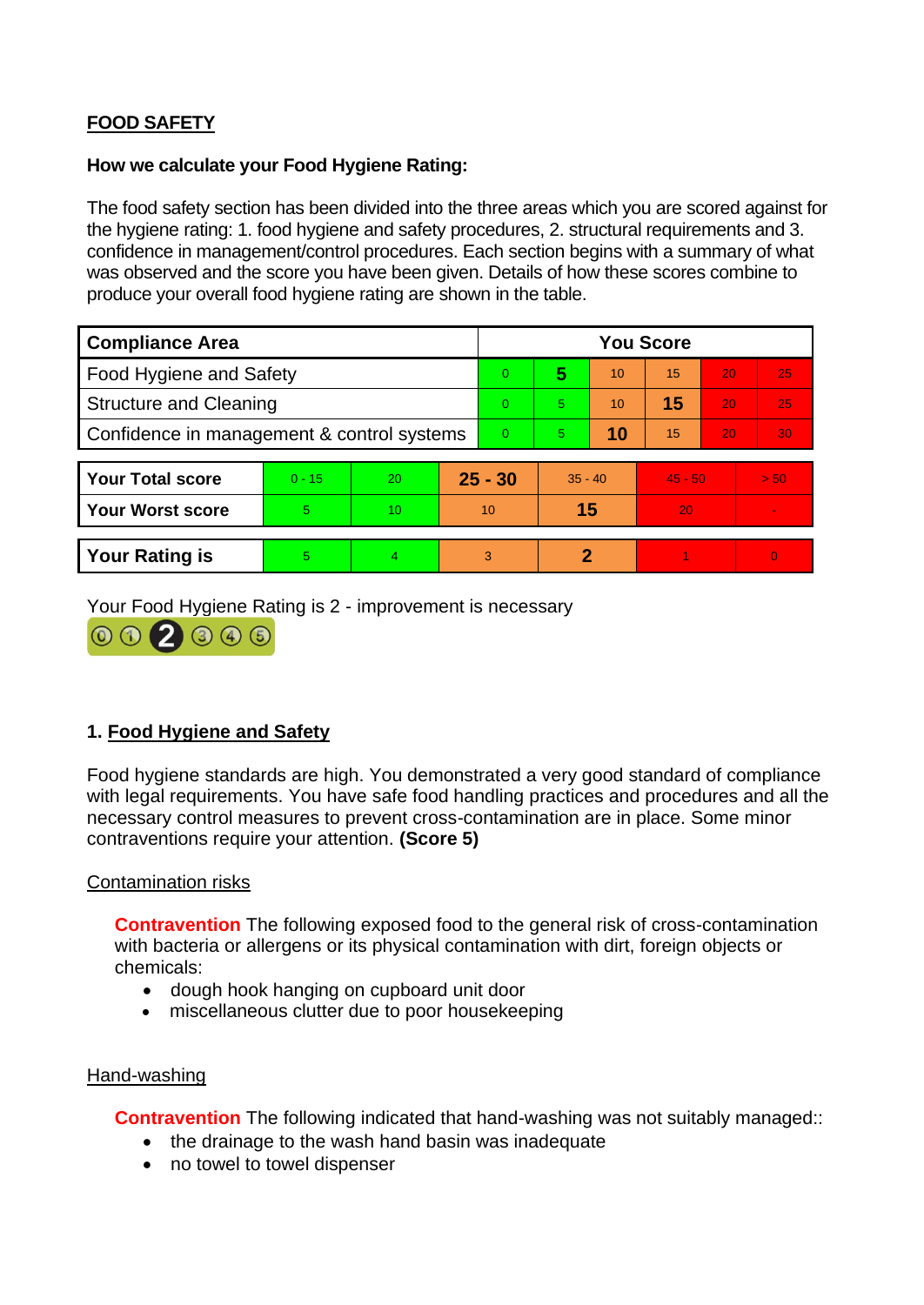## Personal Hygiene

 made difficult for food handlers to maintain sufficiently high standards of personal **Contravention** The following are examples of poor personal hygiene or where it was cleanliness:

- staff were not using the wash-hand basin regularly
- staff were not wearing suitable protective clothing

 **Legal Requirement** All persons in food handling areas must wear suitable, clean, and where appropriate protective clothing.

**Legal Requirement** Regular hand washing is important for personal cleanliness. Remind all food handlers of the need to wash their hands before starting or returning to work, and specifically:

- \* After using the toilet;
- \* After handling rubbish;
- \* After smoking;
- \* After taking a break;
- \* After handling raw food

## Temperature Control

**Observation I** was pleased to see you were able to limit bacterial growth and/or survival by applying appropriate temperature controls at points critical to food safety and that you were monitoring temperatures.

# **2. Structure and Cleaning**

 and you are failing to comply with the law in many respects. Contraventions require your The structure facilities and standard of cleaning and maintenance are less than satisfactory immediate attention as some are critical to food safety. We may revisit your business and if standards have not improved take formal enforcement action. **(Score 15)** 

# Cleaning of Structure

**Contravention** The following items were dirty and require more frequent and thorough cleaning

- floor/wall junctions
- behind and under equipment
- high level cleaning
- hand contact surfaces such as light switches and door handles
- mastic joints behind sinks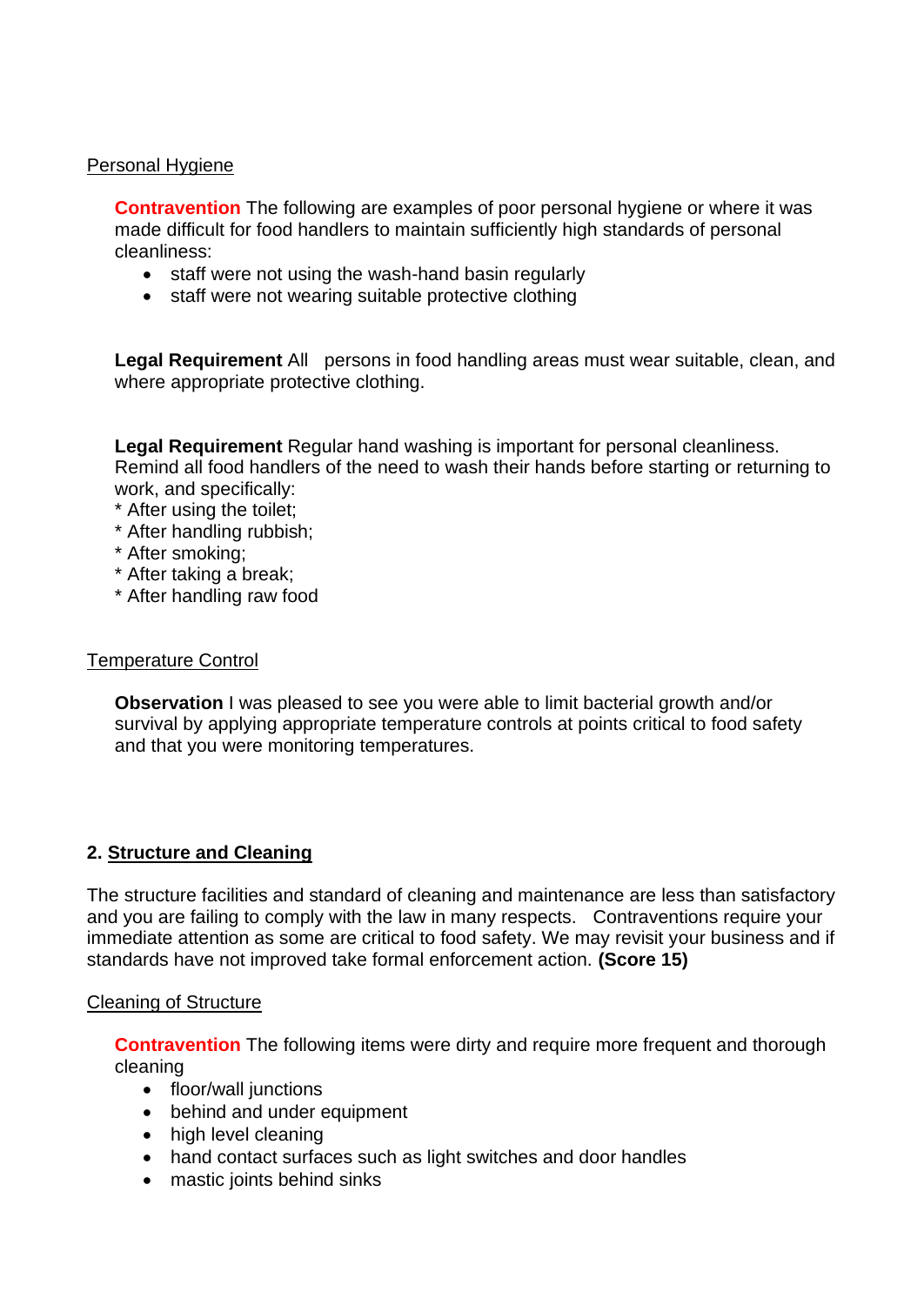- cobwebs seen to high areas and sink unit
- wall paper to walls was peeling
- damp to walls in downstairs kitchen
- walls
- area behind work surfaces

**Contravention** The following structural items could not be effectively cleaned and must be covered or made non-absorbent:

- untreated mdf or wooden shelving
- uncovered light fitting
- holes in wall

**Recommendation** Housekeeping could be greatly improved. Remove redundant items and equipment from food rooms, tidy away miscellaneous objects into drawers and boxes and keep work surfaces and the floor clear for ease of cleaning and disinfection.

## Cleaning of Equipment and Food Contact Surfaces

**Contravention** The following items are dirty and must be cleaned::

- fridge and freezer seals
- weighing scales
- interior to oven
- interior to top of chest freezer
- grill to side of chest freezer
- interior to fridge
- dirty water to mop bucket
- woodwork behind servery

**Recommendation** I recommend that items such as mops, buckets and rooms are stored in an area, room or cupboard separate from a food preparation or storage area so that the risk of food contamination is minimised

### Maintenance

**Contravention** The following had not been suitably maintained and must be repaired or replaced:

- rotten woodwork
- loose taps to wash hand basin behind servery
- loose wooden panel behind servery

### Facilities and Structural provision

**Contravention** The following facilities were inadequate and must be improved: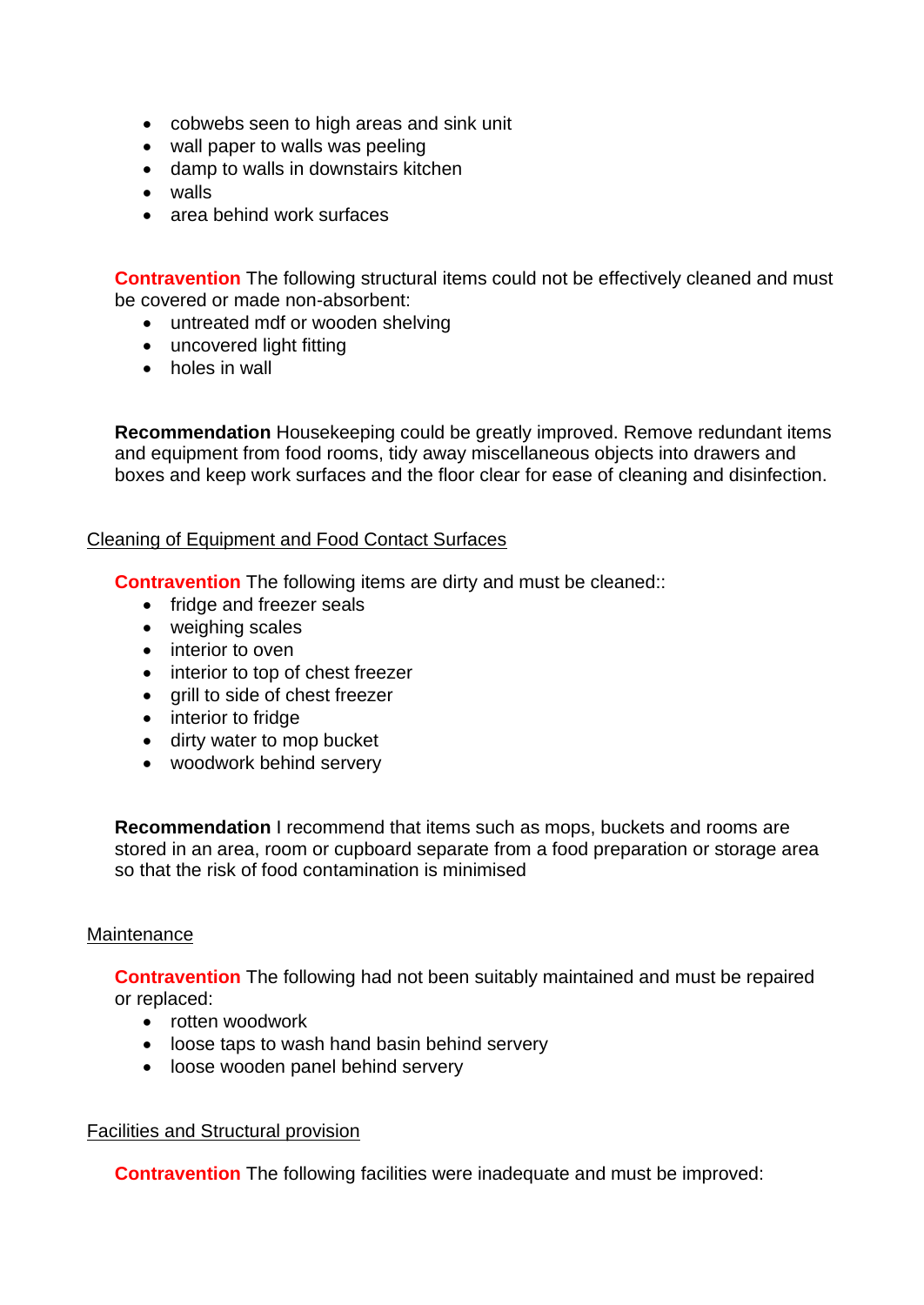- the ventilation was inadequate in the downstairs kitchen
- the drainage is deficient

 ventilation either by natural or mechanical means. This is to reduce high humidity, room **Legal Requirement** All food preparation and storage areas must have adequate temperature, cooking odours and airbourne particles.

# **3. Confidence in Management**

 There are generally satisfactory food safety controls in place although there is evidence of some non-compliance with the law. The contraventions require your attention; although not critical to food safety they may become so if not addressed. **(Score 10)** 

# Type of Food Safety Management System Required

 **Contravention** You are a low risk business and do not have a food safety This might include your hygiene rules, pest control reports, a staff illness and exclusion management system or what you have in place is not suitable given the food risks associated with your business. You still require a minimum amount of documentation. policy, a cleaning schedule, date coding, temperature checks of display chillers, and handover diary etc.:

**Observation** You had colour-coded equipment and effective separation between raw and ready-to-eat food at all stages in your operation.

**Observation** You were monitoring (and recording) the temperatures of your fridges and freezers as well as the temperature of cooked/hot-held food and could demonstrate effective systems for controlling bacterial growth and survival.

# Food Hazard Identification and Control

**Contravention** The following pre-requisites have not been met and this means that your food safety management system will be ineffective::

• cleaning and sanitation are poor

**Information** Before implementing a food safety management system such as Safer Food Better Business, basic good hygiene conditions and practices called prerequisites must be in place. Only then will your food saferty management system be effective in ensuring the preparation of safe food.

Proving Your Arrangements are Working Well